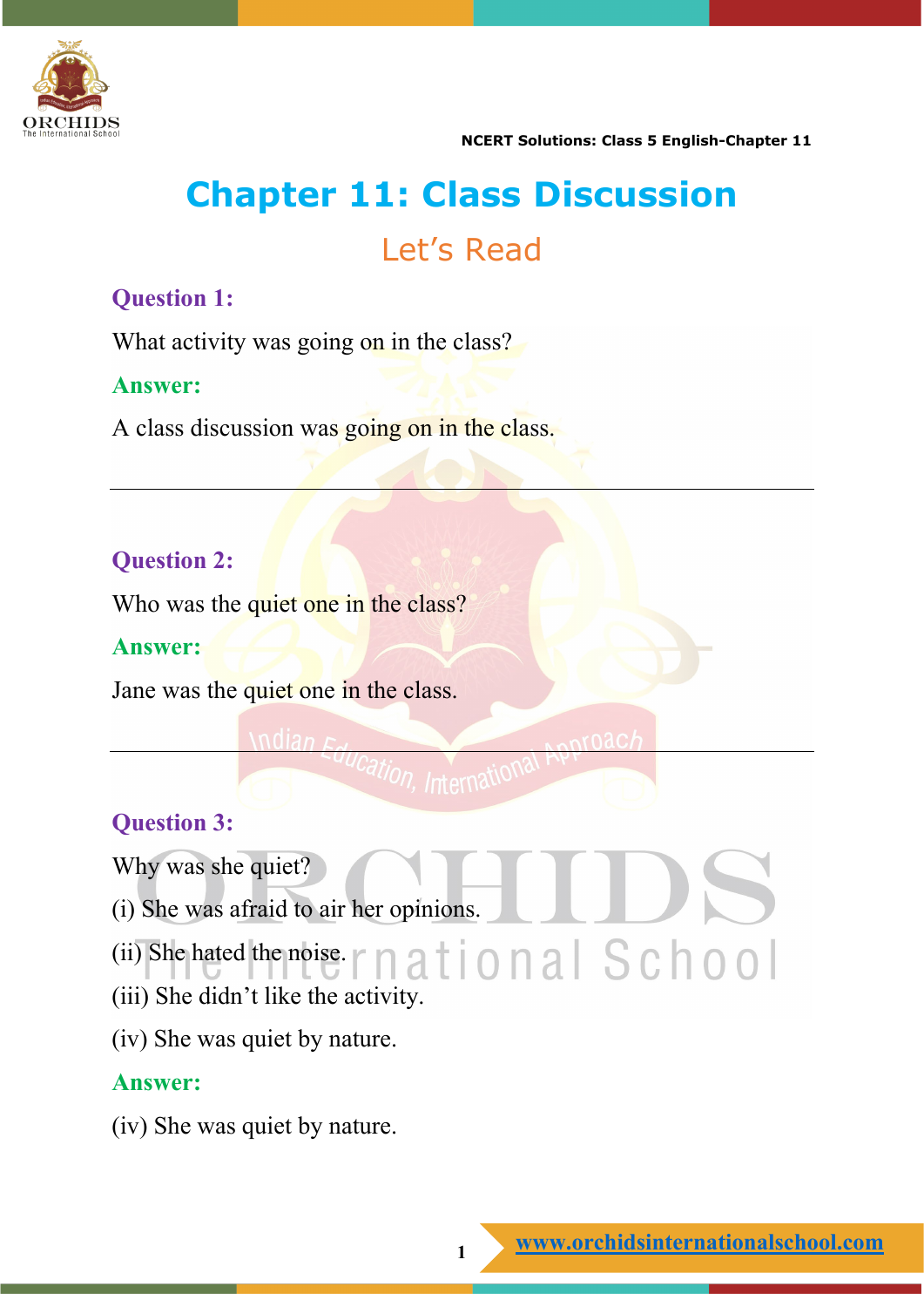

# **Question 4:**

How do you interact in class during discussions? Do you participate or remain quiet?

### **Answer:**

I always participate actively in discussions. I speak up every time the teacher asks for answers.

# Think and Write

# **Question 5:**

Choose two friends in your class who are very different from each other. Use the **clues in the box to describe their nature**. You may also add your own words to describe them.

| naughty | lively   | sharing | careless | studious |
|---------|----------|---------|----------|----------|
| quiet   | friendly | helpful | regular  | cheerful |

#### **Answer:**

Rakesh and Satvik have been my classmates since the first standard. Though they are very good friends of mine, there are several differences in their nature. Rakesh is **quite** in nature. He is very **studious** and always known for his excellent performance in the class. On the other hand, Satvik is very **careless** yet **lively** in nature and is known to be **helpful** to anybody in need. Rakesh is a **regular** student who never misses his class and is very disciplined in nature. Satvik, on the other hand, is very **cheerful** and **friendly** in nature. He is so **naughty** that everybody needs to be alert lest he may play some prank on them.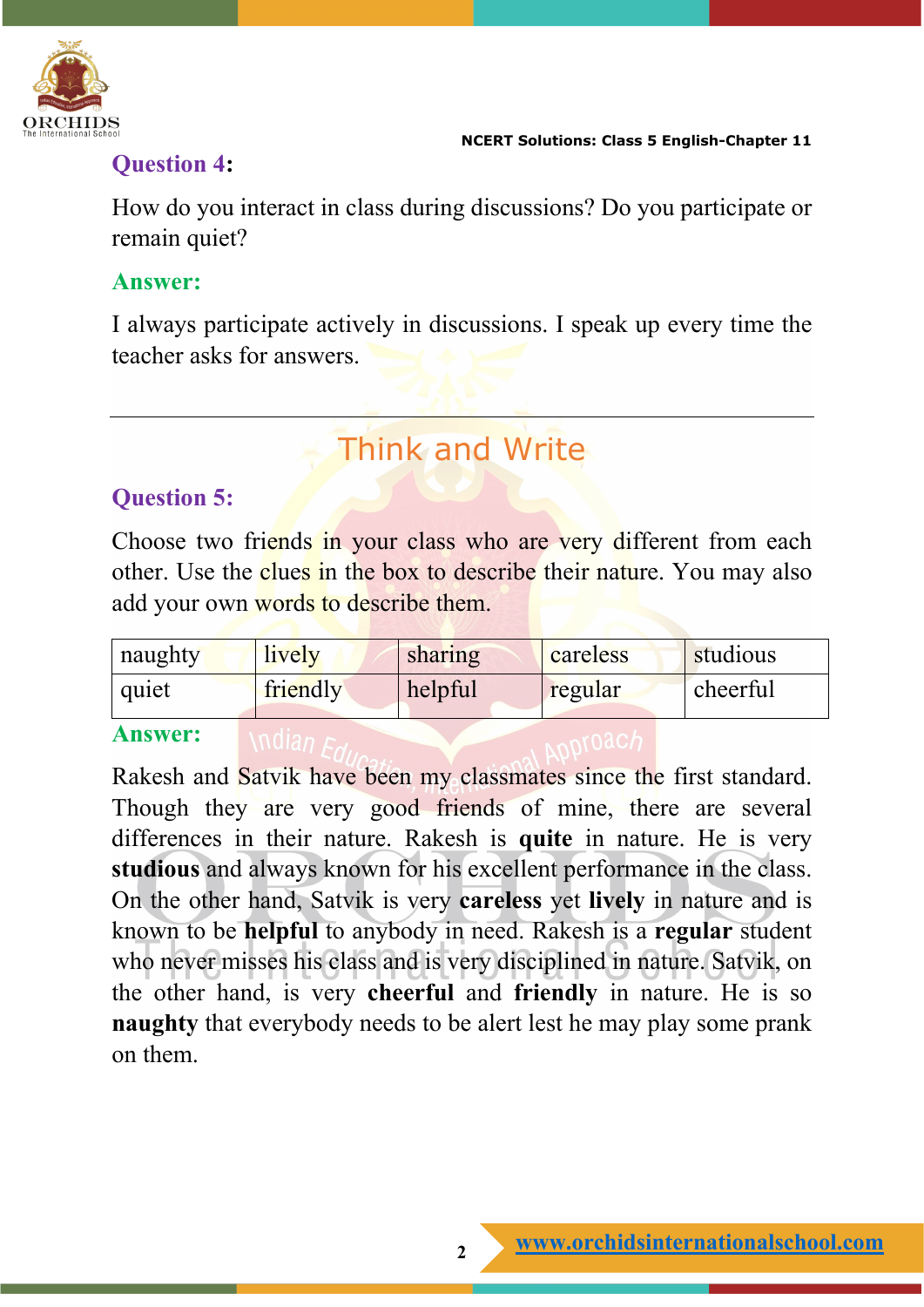

**NCERT Solutions: Class 5 English-Chapter 11**

# Let's Talk

### **Question 1:**

### **What is a Discussion?**

Note the points you might discuss before planning a visit to the park.

- (i) Choose a day and time.
- (ii) What things to bring to play?
- (iii) Assign duties.
- (iv) Things to eat.

### **Answer:**

Teacher: Students, I am planning to take you to Sanjay Gandhi national park for a field visit. What do you think about it?

Sachin: Ma'am, I love the idea! When are we going?

- Teacher: We will be visiting the park on the 29<sup>th</sup> of January at 7 am. You will need to carry your water bottle and we could also carry games with us as we will have time to play at the park. You will need to register your name if you want to visit the park. Who will write down the names?
- Veena: Ma'am, if you would allow me, I shall take up the registration of names.
- Teacher: Okay Veena, you can make note of all the students who are willing to join the tour. We will also need someone to take care of collecting the entry fees and recording it. The class monitor can take this task, can't you?
- Ravi: Yes! I can surely do this. We will also ned to make arrangement

for snacks. I know someone who can take care of it. Let me find out about it.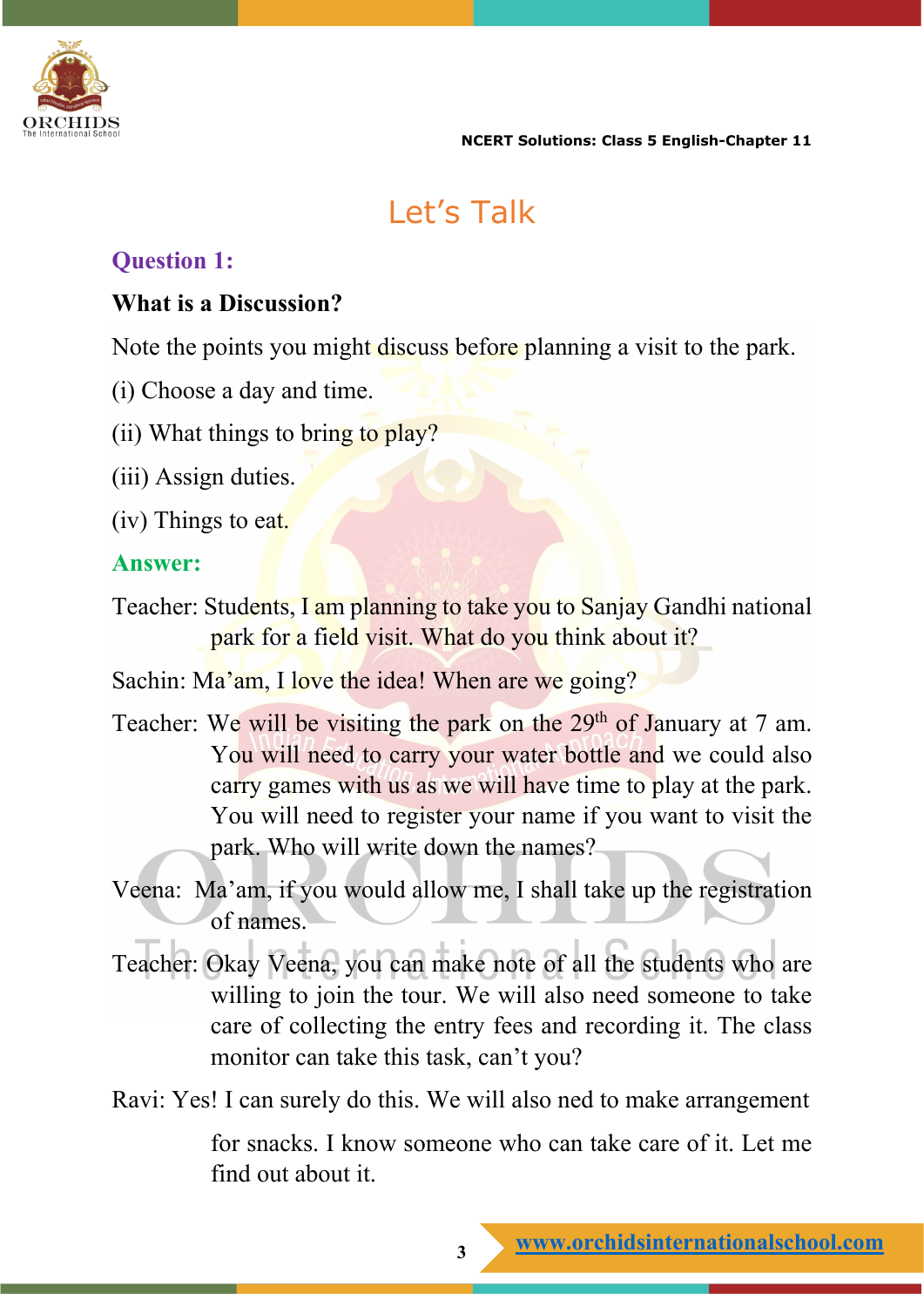

**NCERT Solutions: Class 5 English-Chapter 11**

Teacher: That's a great idea Ravi! It's good to know that you all are eager to visit the park. I hope all of you will come to learn and enjoy at the park.

(Note: The above answer is a sample answer. You should attempt the answer on your own.)

# **Question 2:**

Fill in the grid given below by assigning qualities to each person. Some clues are given here to help you.

- $\triangleright$  Sangeeta lends her pencil to her partner.
- $\triangleright$  Nirav is also called a chatterbox.
- $\triangleright$  Pranav recently saved a cat from drowning
- $\triangleright$  in the lake.
- $\triangleright$  Megha is just the opposite of Nirav.
- > Mithila always teases everyone.
- $\triangleright$  Ritu is always seen with a book in hand.

|                | brave | naughty | quiet | $talkative$ generous studious |  |
|----------------|-------|---------|-------|-------------------------------|--|
| Nirav          |       |         |       |                               |  |
| Pranav         |       |         |       |                               |  |
| Megha          |       |         |       |                               |  |
| Mithila        |       |         |       |                               |  |
| Ritu           |       |         |       |                               |  |
| Sangeeta       |       |         |       |                               |  |
| <b>Answer:</b> |       |         |       |                               |  |

|          | brave | naughty | quiet | talkative generous studious |  |
|----------|-------|---------|-------|-----------------------------|--|
| Niray    |       |         |       |                             |  |
| Pranav   |       |         |       |                             |  |
| Megha    |       |         |       |                             |  |
| Mithila  |       |         |       |                             |  |
| Ritu     |       |         |       |                             |  |
| Sangeeta |       |         |       |                             |  |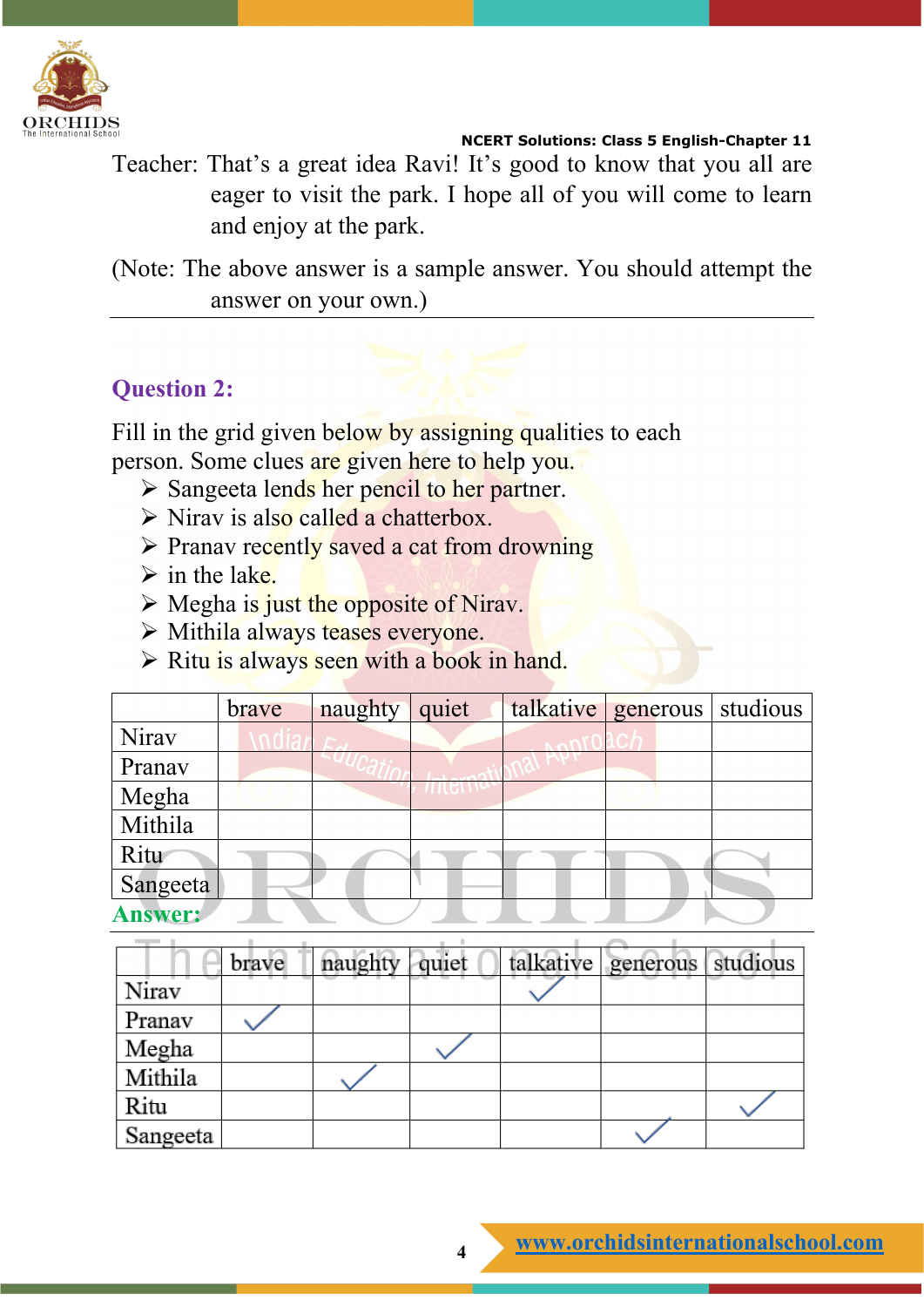

### **Question 6:**

Find one story of bravery about a child. You can search for the story by talking to older people or watching a TV programme or from a film. Write down the story. Also mention its source. Narrate the story to the class. Which story did you like the best? Write down your reasons.

### **Answer:**

### **Bhimsen, The Hero**

Source:- Dainik Bhaskar

Bhimsen, a resident of Kala Manjha village of UP had received the national bravery award for his extraordinary show of courage. Bhimsen was just 12 years old when he became the local hero of his village. On 16<sup>th</sup> November 2014, a boat packed with 34 people was sailing on the Saryu river when suddenly the boat hit a rock and toppled over and all the passengers fell into the river and were drowning fast. Bhimsen also known as Sonu was by the river fishing when he saw the incident. He was quick to react and call for help. He then dove in the river and saved the life of 14 people without caring for his own life.

Bhimsen belongs to a poor family and arranging for meal twice a day had been a challenge for his father Rajman. However, his father had been very happy for this announcement of reward. The award was presented to him on 26th January by the Prime Minister.

I like this story of the of Bhimsen as he bravery saved many lives and I hope I could be able to do the same someday.

(Note: The above answer is a sample answer. You should attempt the answer on your own.)